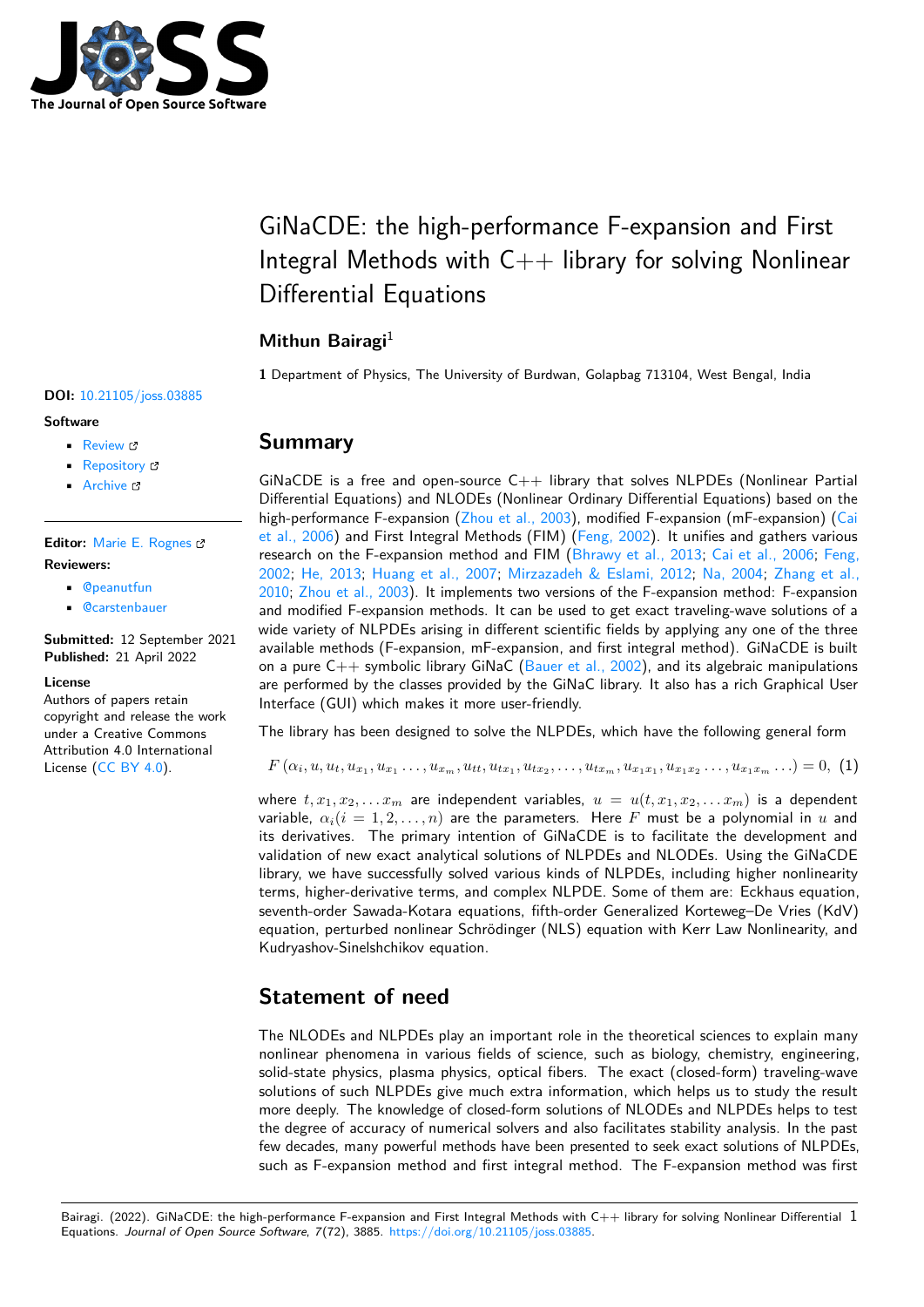

proposed by Zhou et al. [\(Zhou et al., 2003\)](#page-2-0). The first integral method was first introduced by Feng [\(Feng, 2002\)](#page-2-2) in solving the Compound Burgers-KdV Equation, which is based on the ring theory of commutative algebra. Later, these methods have been further improved in a number of research works. Following some research works [\(Bhrawy et al., 2013;](#page-2-3) [Cai et al., 2006;](#page-2-1) [Feng,](#page-2-2) [2002;](#page-2-2) [He, 2013;](#page-2-4) [Huang et al., 2007;](#page-2-5) [Mirzazadeh & Eslami, 2012;](#page-2-6) [Na, 2004;](#page-2-7) [Zhang et al.,](#page-2-8) [2010;](#page-2-8) [Zhou et al., 2003\)](#page-2-0), GiNaCDE intends to gather and unify the possible combinations of the different revised versions of these methods for improvements of solution procedures. In this context, on the basis of the aforementioned research works of these methods, we have presented the high-performance algorithms of F-expansion, modified F-expansion, and first integral methods in the documentation<sup>[1](#page-1-1)</sup> file. The GiNaCDE software uses these algorithms to solve the NLPDEs and NLODEs.

In order to solve the NLPDEs, many computer packages are available. In 1996, Parkes and Duffy [\(Parkes & Duffy, 1996\)](#page-2-9) had implemented tanh-expansion in their Mathematica package ATFM. Later complete implementation of tanh-expansion has been done by Li and Liu (2002) [\(Li & Liu, 2002\)](#page-2-10) designing the Maple package RATH. Baldwin et al. [\(Baldwin](#page-1-2) [et al., 2004\)](#page-1-2) have developed the Mathematica package PDESpecialSolutions.m which admits polynomial solutions in tanh, sech, combinations thereof, JacobiSN, JacobiCN. RAEEM [\(Lin](#page-2-11)  $\&$  Liu, 2004) is one of the most popular packages written in the Maple programming language, which is a comprehensive and complete implementation of some powerful methods such as the tanh-method, the extended tanh-method, the Jacobi elliptic function method, and the elliptic equation method. One can note that most packages have been developed within commercially available software frameworks, such as Maple and Mathematica. Besides this, all these computer packages have implemented the function-expansion methods. One serious drawback of the function-expansion method is that the solutions which contain functions other than some specific type of functions, such as tanh, sech, JacobiSN, JacobiCN, are not obtained. Additionally, the non-polynomial forms of these particular functions are not obtained also. On the other hand, we have observed that F-expansion, mF-expansion, and FIM are different kinds of methods, which can overcome the limitations of the function-expansion method. To the best of our knowledge, the computer packages implementing F-expansion and first integral methods are not available so far. Keeping in mind all the above points of view, we have been motivated to develop a free and open-source computer package or  $C_{++}$  library called GiNaCDE, which implements the F-expansion and first integral methods.

The symbolic manipulations of GiNaCDE depend only on GiNaC [\(Bauer et al., 2002\)](#page-1-0). There are several advantages to use GiNaC over other CAS. GiNaC is a free and open-source pure  $C++$  library. It can accept  $C++$  programming language, a general-purpose object-oriented programming (OOP) language, and it is fast like commercially available computer algebra systems. Besides the library version of GiNaCDE, we have also developed a GUI version of GiNaCDE called GiNaCDE GUI, which facilitates users to solve NLPDEs automatically without writing programming and compilation each time. This GUI version guides us in each step to obtain the output results.

# **References**

- <span id="page-1-2"></span>Baldwin, D., Göktaş, Ü., Hereman, W., Hong, L., Martino, R. S., & Miller, J. C. (2004). Symbolic computation of exact solutions expressible in hyperbolic and elliptic functions for nonlinear PDEs. Journal of Symbolic Computation, 37(6), 669–705. [https://doi.org/10.](https://doi.org/10.1016/j.jsc.2003.09.004) [1016/j.jsc.2003.09.004](https://doi.org/10.1016/j.jsc.2003.09.004)
- <span id="page-1-0"></span>Bauer, C., Frink, A., & Kreckel, R. (2002). Introduction to the GiNaC framework for symbolic computation within the  $c++$  programming language. Journal of Symbolic Computation, 33(1), 1–12. <https://doi.org/10.1006/jsco.2001.0494>

Bairagi. (2022). GiNaCDE: the high-performance F-expansion and First Integral Methods with C++ library for solving Nonlinear Differential 2Equations. Journal of Open Source Software, 7(72), 3885. [https://doi.org/10.21105/joss.03885.](https://doi.org/10.21105/joss.03885)

<span id="page-1-1"></span><sup>1</sup>https://github.com/mithun218/GiNaCDE/blob/master/doc/documentation.pdf